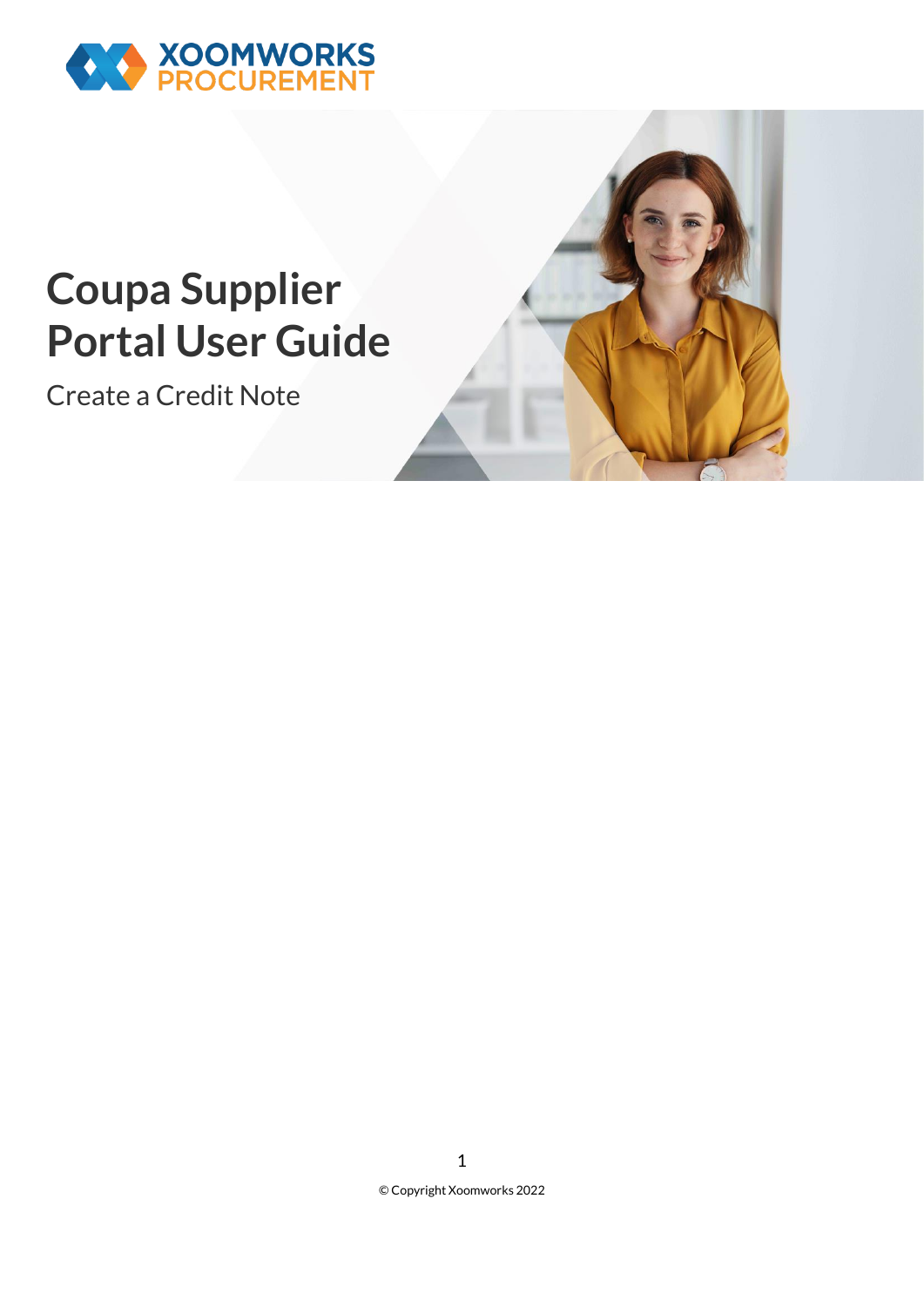

## **Create a Credit Note**

## **Create a credit note**

You can issue a credit note to:

• Resolve a dispute on an invoice, correct an invoice, or cancel a duplicate invoice.

• Record miscellaneous credit, for example, return/cancellation of goods, price adjustments, rebates and refunds.

To create a credit note:

1. Click on the Create Credit Note button above the Invoices table on the Invoices page or, on the Orders page, click on the Create Credit Note  $\left( \frac{1}{2} \right)$  icon for the PO in the Actions column of the Purchase Orders table.

2. In the appearing Credit Note popup, select the reason for your credit note.

If the credit note is related to a problem with an invoice or the goods shipped, select the Resolve issue for invoice number radio button and, from the drop-down list, select the invoice number. Click Continue to select how you want to resolve the issue.

| include the invoice number. If you are issuing a credit note purely to offer a credit to your<br>customer please select other. | If you are issuing a credit note in regards to a problem with an invoice or goods shipped, please |          |
|--------------------------------------------------------------------------------------------------------------------------------|---------------------------------------------------------------------------------------------------|----------|
| Reason @ Resolve issue for invoice number                                                                                      | Select an Option                                                                                  |          |
| Other (e.g. rebate)                                                                                                            |                                                                                                   |          |
|                                                                                                                                | Cancel                                                                                            | Continue |
| <b>Credit Note</b>                                                                                                             |                                                                                                   |          |
| How do you want to correct invoice "123456789" ?                                                                               |                                                                                                   |          |
|                                                                                                                                |                                                                                                   |          |
| Completely cancel the invoice with a credit note                                                                               |                                                                                                   |          |

You can choose to issue a credit note to cancel and optionally correct the invoice or to adjust it.